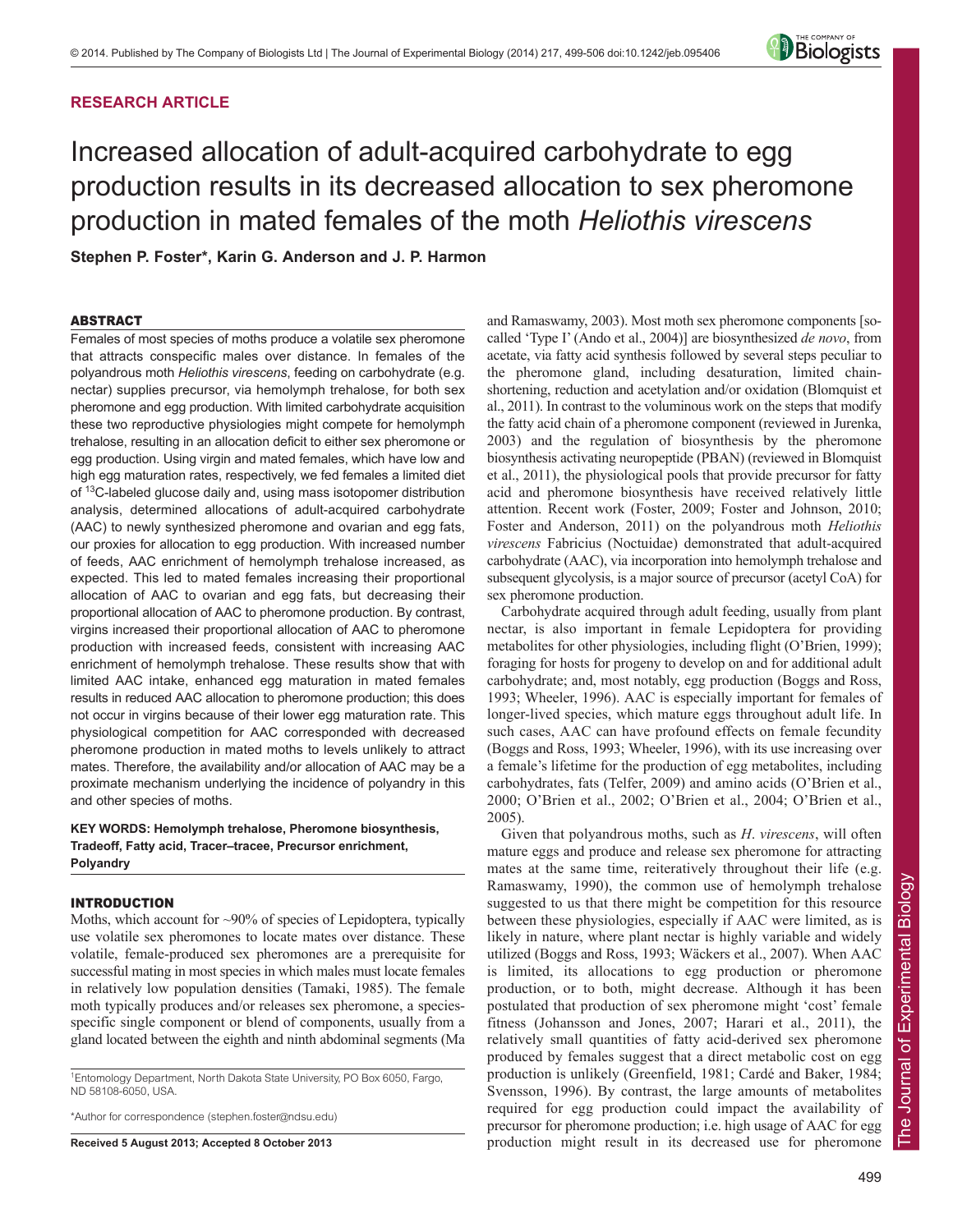production. As far as we know, all moths probably have sufficient larval resources prior to adult feeding to produce sex pheromone as virgins. However, as larval-acquired nutrients are depleted, pheromone production is likely to become increasingly dependent upon AAC, which, if limited, would impact pheromone production (Foster, 2009; Foster and Johnson, 2010). This competition for AAC between the two reproductive physiologies is likely to impact mated (of polyandrous species) females more so than virgins, as mated females generally use hemolymph trehalose and other resources to mature eggs at greater rates (Ramaswamy et al., 1997).

In this paper, we test whether there is physiological competition for allocation of AAC between pheromone and egg production in female *H*. *virescens* by feeding 13C-labeled glucose to both mated and virgin adult females, thus allowing us to quantify directly the allocations of AAC to pheromone and egg fat production. We demonstrate that, under a limited AAC scenario, allocation of AAC to egg production in mated, but not virgin, females results in its decreased proportional allocation to pheromone production.

#### RESULTS

## Pheromone and hemolymph trehalose concentration changes over time in mated and virgin females

Mated females fed unlabeled glucose daily showed a decrease in pheromone titer over the 6 days of sampling  $(F_{1,33}=17.70, P=0.0002;$ Fig. 1A). This was paralleled by a similar decline in hemolymph trehalose concentration (HTC) (*F*1,56=10.06, *P*=0.0025; Fig. 1A). Virgins under the same feeding regime also showed a decline in pheromone titer over the course of the sampling period  $(F_{1,40}=26.29)$ , *P*<0.0001; Fig. 1B). Considering the data qualitatively across the two different experiments, titers of virgins were typically greater than those of mated females at the same sampling time, as observed in other studies (Raina, 1989; Foster, 2009). In contrast to the mated females, HTC of virgins did not change over the 6 days of sampling (*F*1,36=1.05, *P*=0.312; Fig. 1B).

#### Experiment 1 – Pheromone, ovarian and egg enrichment in mated females

As expected, hemolymph trehalose enrichment in mated females increased over time (Fig. 2A). Even after a single feed, trehalose enrichment was very high (ca. 0.80), demonstrating that most of the hemolymph trehalose at this time (and subsequently) was derived from AAC, consistent with the high turnover of hemolymph trehalose by mated females. Our two-factor model  $(F_{2,47}=9.782)$ , *P*=0.0003) showed an effect of the number of feeds (*F*=15.178, *P*=0.0003), but not of total eggs laid (*F*=0.0137, *P*=0.907), on enrichment of hemolymph trehalose.

In our three-factor model, days fed had an effect on all three measures (pheromone, and ovarian and egg fat) of enrichment (Table 1). Total eggs laid had near-significant effects on pheromone and ovarian fat enrichments, but less so on egg fat enrichment, while trehalose enrichment had no effect on any of the three enrichments (Table 1), probably because its effects were largely accounted for in days fed. Of particular note was that while precursor enrichment of ovarian and egg fats increased with increased feeding, consistent with the increasing proportion of hemolymph trehalose derived from AAC, precursor enrichment of pheromone decreased (Fig. 2A). That is, the proportion of pheromone synthesized from AAC decreased with increased feeding, even though hemolymph trehalose was increasingly derived from AAC.

It was not clear to us what the significance of the effect of total eggs laid on precursor enrichment in ovarian (and to a lesser extent egg) fat meant in terms of an actual physiological effect, especially



**Fig. 1. Age-related changes in pheromone and trehalose concentration.** Mean (±s.e.m.) hemolymph trehalose concentrations and pheromone titers of (A) mated (when 1 day old) and (B) virgin female *Heliothis virescens* at various ages or days after mating. Females were fed daily on 10% glucose solution, starting when 1 day old.

as the three factors in our model were all temporally related and consequently highly correlated. Therefore, we calculated the residuals from the linear relationship between the total eggs laid and the number of days fed. This gave us a sense of how many more or fewer eggs were laid by an individual female that had been fed for a certain period of time compared with the overall average across all individuals in the experiment. We then determined the relationships between these residuals and ovarian and egg fat enrichments. Both relationships were significant  $(F_{1,58}=5.107, P=0.028$  for ovarian fat and  $F_{1,49}$ =5.993, *P*=0.022 for egg fat). Thus, for a given day, females that laid fewer eggs than average tended to use proportionally more AAC to synthesize new fats for eggs than did females that laid more eggs than average, consistent with the former females retaining greater amounts of AAC. Typically, across all days, precursor enrichments of ovarian and egg fats were similar, with both enrichments lower than that of the pheromone component.

We then tested whether the populational effects observed in our analyses held up at the individual level, by testing linear correlations between pheromone enrichment and egg and ovarian fats; i.e. do individuals show the same relationship between enrichments that we see when looking across all the individuals in the population? There was no correlation across individuals between pheromone enrichment and egg enrichment  $(F_{1,32}=0.014, P=0.91;$  data not shown), but there was a slight trend of a negative correlation  $(F_{1,38}=1.24, P=0.13)$ between pheromone enrichment and ovarian enrichment.

## Experiment 2 – Enrichment of pheromone gland and egg fats in mated females

As in Experiment 1, precursor enrichment of hexadecanoate (16:Acyl) in eggs laid in the preceding 20 h increased over time (Fig. 2B). Our model showed an effect of number of feeds (*F*=5.74, *P*=0.031), but not of number of eggs laid (*F*=0.064, *P*=0.864), on precursor enrichment of 16:Acyl in eggs. Precursor enrichment of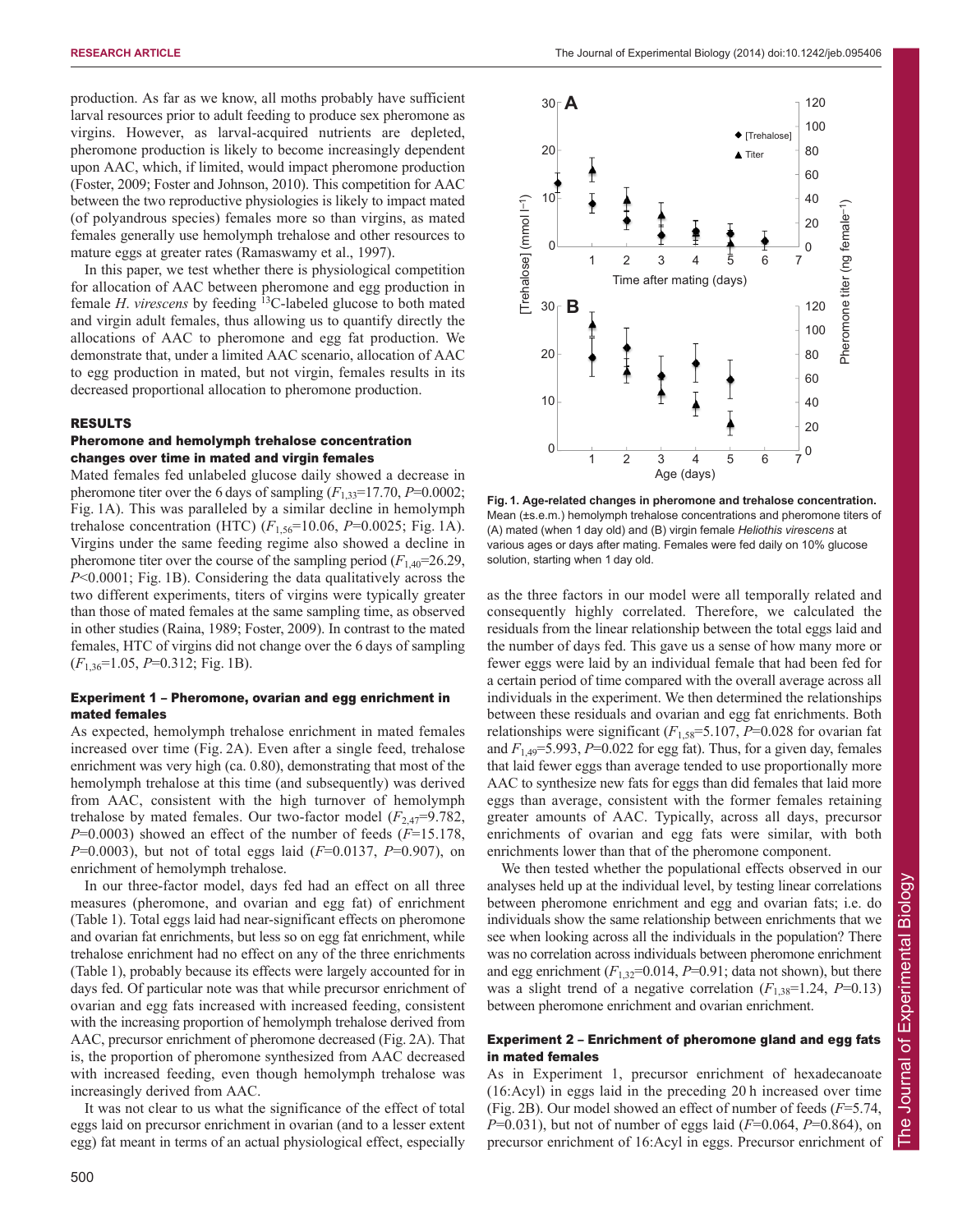

**Fig. 2. Enrichments in mated females.** Mean (±s.e.m.) 13C-enrichments of various moieties, over time, of mated female *Heliothis virescens* fed daily on U-13C-glucose: (A) hemolymph trehalose (in atom percent excess), (*Z*)-11 hexadecenal (pheromone) and hexadecanoate in ovaries and eggs (all in mole percent excess) from Experiment 1; (B) hexadecanoate (16:Acyl) and (*Z*)-11-hexadecenoate (Z11-16:Acyl) in the female sex pheromone gland (both in mole percent excess), and 16:Acyl from eggs, from Experiment 2. Females were mated 1 day after eclosion and were fed initially after copulation. Linear models (see Materials and methods) were used to test for effects. In Experiment 1, there was a positive effect of number of feeds (i.e. days after mating) on enrichment of hemolymph trehalose (*F*=15.178, *P*=0.0003; data arcsine transformed), and on enrichment of pheromone and 16:Acyl in eggs and ovaries (see Table 1; egg data log transformed). In Experiment 2, number of feeds had a positive effect (*F*=5.74, *P*=0.031) on enrichment of 16:Acyl in eggs, no effect (*F*=3.69, *P*=0.075) on enrichment of glandular Z11-16:Acyl and a negative effect (*F*=8.20, *P*=0.012) on glandular 16:Acyl.

the stored pheromone precursor acid, (*Z*)-11-hexadecenoate (Z11- 16:Acyl), did not change over time; consequently, there were no effects of either number of feeds (*F*=3.69, *P*=0.075) or number of eggs laid (*F*=1.53, *P*=0.236). By contrast, precursor enrichment of the stored pheromone precursor acid, 16:Acyl, decreased over time, with an effect of number of feeds (*F*=8.20, *P*=0.012), but not of total eggs laid (*F*=1.62, *P*=0.223). Overall, precursor enrichment of 16:Acyl in the pheromone gland tended to be less than that of Z11- 16:Acyl, but both were typically greater than precursor enrichment of egg fat. Although strictly not comparable, it was apparent that precursor enrichment of Z11-16:Acyl was substantially lower at the start of the experiment (i.e. after one or two feeds) than that of the pheromone component in Experiment 1.



**Fig. 3. Enrichments in virgin females.** Mean (±s.e.m.) 13C-enrichments (mole percent excess) of various moieties, over time, of virgin female *Heliothis virescens* fed daily on U-13C-glucose: (A) (*Z*)-11-hexadecenal (pheromone) in Experiment 3; (B) hexadecanaote (16:Acyl) and (*Z*)-11 hexadecenoate (Z11-16:Acyl) in the female sex pheromone gland in Experiment 4. Females were fed initially on the day after eclosion (i.e. when 1 day old). Linear models (see Materials and methods) were used to test for effects. In Experiment 3, number of feeds (age) had a positive effect (*F*1,29=30.56, *P*<0.0001) on precursor enrichment of pheromone. In Experiment 4, number of feeds had a positive effect ( $F_{1,18}=6.97$ ,  $P=0.017$ ) on enrichment of glandular Z11-16:Acyl, but not on enrichment of glandular 16:Acyl (*F*1,18=1.06, *P*=0.317).

## Experiments 3 and 4 – Enrichment of pheromone and pheromone gland fatty acids in virgins

In Experiment 3, precursor enrichment of pheromone produced by virgins fed U-<sup>13</sup>C-glucose daily increased ( $F_{1,29}$ =30.56, *P*<0.0001; Fig. 3A) with increasing number of feeds, such that by the end of the experiment (when females were 6 days old) pheromone precursor enrichment had more than doubled. This demonstrates the proportional increase of AAC allocated to pheromone production in virgins, and is consistent with an increase in hemolymph trehalose derived from AAC, expected from repeated adult feeding on (labeled) glucose.

Similarly, precursor enrichment of *Z*11-16:Acyl also increased (*F*1,18=6.97, *P*=0.017) over time in Experiment 4, although precursor enrichment of 16:Acyl did not change  $(F_{1,18}=1.06, P=0.317;$ Fig. 3B). As in Experiment 2, precursor enrichment of 16:Acyl tended to be less than that of Z11-16:Acyl. If we again, make the

**Table 1. Statistical analyses of mated female** *Heliothis virescens* **in Experiment 1, testing the effects (parameter estimates ± s.e.m.) of days fed, total eggs laid and trehalose enrichment on the responses of pheromone, ovarian and egg fat enrichment**

| Model                      | Days fed                  | Total eggs laid      | Trehalose enrichment |
|----------------------------|---------------------------|----------------------|----------------------|
|                            | $-0.035\pm0.017$          | $0.0004 \pm 0.0002$  | $-0.096\pm0.34$      |
|                            | $t=-2.14. P=0.040$        |                      | $t=-0.22$ . $P=0.83$ |
| $F_{3,43}$ =3.919, P=0.015 | $0.0086 \pm 0.0041$       | $-0.00008 + 0.00004$ | $0.124 \pm 0.079$    |
|                            | $t=2.09, P=0.042$         | $t=-1.98. P=0.054$   | $t=1.57. P=0.12$     |
| $F_{3,37}$ =2.005, P=0.13  | $0.013 \pm 0.0057$        | $-0.00008 + 0.00005$ | $-0.062\pm0.099$     |
|                            | $t=2.25, P=0.031$         | $t=-1.68, P=0.14$    | $t=-0.62, P=0.54$    |
|                            | $F_{3,31}$ =2.096, P=0.12 |                      | $t=2.01, P=0.054$    |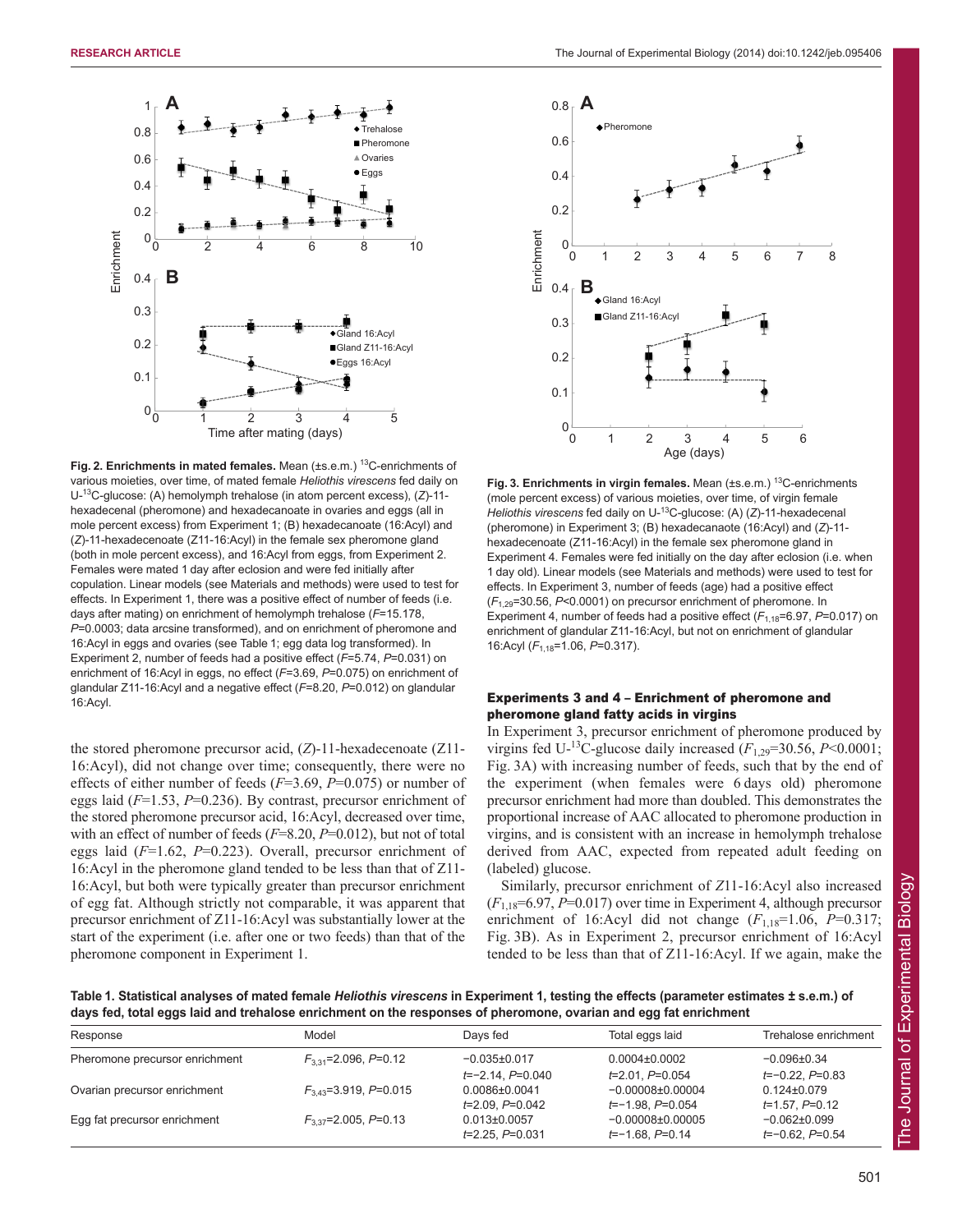(not strictly valid) cross-experimental comparison of precursor enrichment of pheromone and pheromone precursor acid, it is apparent that, in contrast to what we observed for mated females, precursor enrichments in pheromone and Z11-16:Acyl were similar at the start of the experiment.

## **DISCUSSION**

With limited intake of AAC, female *H*. *virescens* could reduce its allocation to all reproductive physiologies or selectively reduce its allocation to one (or more) physiology. By feeding females successive, but limited, amounts of <sup>13</sup>C-labeled glucose, we tested how allocation of AAC to pheromone and egg production changed with successive adult feeds over time. In our experiments, females were housed individually in small containers that precluded flight; i.e. their activity and respiratory levels were relatively low and, we assume, similar between virgin and mated females. Therefore, we could observe relative allocation differences to the two reproductive physiologies between virgin and mated females without complications from other metabolically demanding activities, such as flight (Candy et al., 1997; O'Brien, 1999). However, it is important to recognize that our results and interpretations could be modified in natural conditions by high demands for the same metabolite by other physiological activities, such as flight.

With successive feeds, the proportion of hemolymph trehalose derived from AAC increased, as expected. If allocation of this pool to the two reproductive physiologies were to follow the same pattern, then precursor enrichment of pheromone and egg fats should also increase over time. While this was the case for virgins, it was not so for mated females, for which ovarian and egg fat precursor enrichments increased, but pheromone enrichment decreased. The most likely explanation for this effect is that increased egg maturation rate in mated females, mediated by higher juvenile hormone titers controlling ovarial patency (Ramaswamy et al., 1997), causes increased demand for hemolymph trehalose (Foster, 2009; O'Brien et al., 2000), resulting in a deficit of this metabolite for pheromone production. By contrast, virgins maintained or increased their proportional allocation of AAC to pheromone because of their lower egg maturation rate and its consequent lower demand for hemolymph trehalose (Foster, 2009; Ramaswamy et al., 1997). That demand for AAC was lower in virgins than in mated females was apparent by HTC being maintained over the duration of the experiment in the former, while decreasing substantially in the latter, under the same feeding regimen. Thus, for mated females in particular, sufficient AAC is important for maintaining allocation of hemolymph trehalose to both reproductive physiologies, but when AAC is limited, egg production limits allocation of this resource to pheromone production.

Although this effect of egg production on pheromone production in mated females was apparent in our full model by the effect of days fed on the various enrichments, for individual moths there was no correlation between egg fat and pheromone enrichment and only a weak negative correlation (consistent with our trend from the full model) between ovarian fat and pheromone enrichment. Because time, in general, had a strong effect on enrichments, the correlation between ovarian and pheromone enrichments is likely to be more appropriate, as these enrichments were sampled at the same time, whereas egg fat enrichment was from eggs laid roughly 24 h prior. The weaker correlation between ovarian fat and pheromone enrichment, in comparison to the significant trends over time in our full model, likely resulted from the fewer points available for the correlation compared with the full model. In particular, pheromone enrichment of older females (i.e. when both pheromone titer and enrichment were declining) became difficult to determine because of the smaller amounts of pheromone and incorporation of label into isotopomers.

This physiological competition for AAC between pheromone and egg production could be widespread across moths, especially given the biosynthetic similarity of many moth sex pheromone components (Blomquist et al., 2011), but is likely to be most significant for species such as *H*. *virescens*, which feed as adults, mature eggs following eclosion and are polyandrous. However, even in species that do not fit these criteria, it is conceivable that starvation during the larval stage could result in reduced carbohydrate reserves available for pheromone production at eclosion. In such cases, lower production of pheromone could make females less competitive for attracting mates (Johansson and Jones, 2007), with adult feeding being crucial to compensate for this.

The decline in pheromone enrichment over time in mated females means that AAC (hemolymph trehalose) is used proportionally less for producing precursor for synthesis of pheromone and, consequently, proportionally more larval-derived (unlabeled) sources of precursor are used. The most likely pool for this is fat stored in glycerolipids in the pheromone gland, with this relatively large pool (Foster, 2005) providing acetate precursor for *de novo* biosynthesis, as well as, potentially, preformed stored acids (especially 16:Acyl and Z11-16:Acyl) for pheromone biosynthesis. However, this decrease in proportional allocation of AAC to pheromone biosynthesis was accompanied by a very substantial decline in pheromone titer, suggesting that the increased proportional use of larval carbon is unable to compensate fully for the decreased availability of AAC. The low absolute amount of pheromone produced by these mated females is unlikely to be sufficient to attract conspecific males over distance (Foster and Johnson, 2011). Thus, with limited AAC intake, the reproductive cost of egg production in mated females is no further mating and lesser direct and indirect benefits that might accrue from such polyandry (Jennions and Petrie, 2000). With an adequate supply of AAC throughout the lifetime, mated female *H*. *virescens* continue to produce sufficient quantity of pheromone to attract males for further mating (Foster, 2009; Foster and Johnson, 2011). Thus, availability of AAC is a proximate mechanism underlying, at least in part, the frequency of mating in this and perhaps other polyandrous moth species.

Comparison of precursor enrichment in the pheromone component and its precursor acid, Z11-16:Acyl, showed apparent differences between mated and virgin females, especially at the start of experiments: mated females had substantially higher precursor enrichment of the pheromone component than of the precursor acid, while virgins had similar values for both moieties. Although this acid is the immediate pheromone precursor, most of it is rapidly reduced and oxidized to pheromone; i.e. the Z11-16:Acyl pool analyzed consists largely of acid stored in glycerolipids (Foster and Anderson, 2012). Exactly why stored Z11-16:Acyl in mated females is lower in AAC-derived precursor than the pheromone component is unclear, although the fact that the two are similar in virgins suggests it is a function of the greater demand for hemolymph trehalose in mated females. The generally lower precursor enrichment of stored 16:Acyl, compared with both pheromone and Z11-16:Acyl, suggests that (at least a portion of) this pool of 16:Acyl may be compartmentally distinct from that of the other two moieties, especially given its ubiquity and the possibility of contamination from non-glandular tissue. Regardless, the rate of synthesis of this stored acid is slow and it consequently represents a relatively small allocation of AAC in the gland (Foster and Anderson, 2012).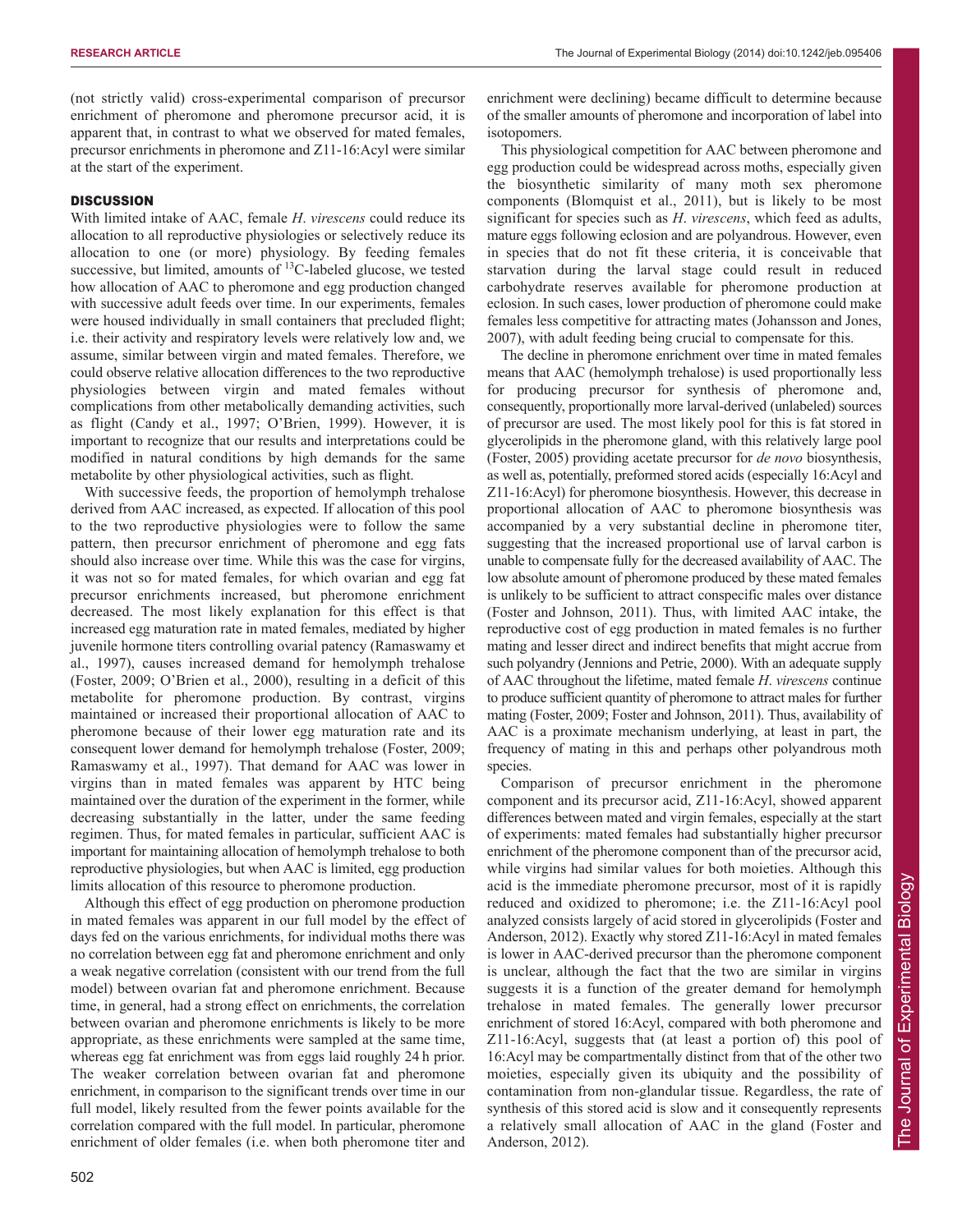The use of both hemolymph trehalose, increasingly derived from AAC, and stored fats, largely derived from larval-acquired nutrients, as two pools supplying precursor to pheromone production in *H*. *virescens* is similar to the situation for carbon allocation to egg production reported in other Lepidoptera [and indeed in other insects in which adults feed on sugars (e.g. Rivero et al., 2001; Min et al., 2006)]. In studies on various moth and butterfly species fed larval and adult diets with different carbon isotopic signatures, carbon allocation to eggs was found to fit a two-compartment (pool) model, with one pool composed principally of larval-acquired carbon and the other a mixture of larval- and adult-acquired carbon (O'Brien et al., 2000; O'Brien et al., 2004). The increasing allocation of AAC in the mixed pool to ovarian and egg fats in our study was consistent with other studies on allocation of AAC to egg metabolites in other species of Lepidoptera (O'Brien et al., 2000; O'Brien et al., 2002; O'Brien et al., 2004; O'Brien et al., 2005), thereby supporting the validity of our fat proxy for the pattern of allocation of ACC to egg production.

In summary, AAC supplies a common pool, hemolymph trehalose, of precursor for pheromone and egg production in the moth *H*. *virescens*. When AAC is limited for mated females, physiological competition for this metabolite results in its allocation to egg production occurring at the expense of its allocation to pheromone production, thus limiting the ability of females to attract further mates. Thus, availability of AAC to adult females may be a proximate mechanism underlying the incidence of polyandry in this and other species of moths.

## MATERIALS AND METHODS

#### Insects

*Heliothis virescens* were from a colony maintained at the Department of Entomology, NDSU, for 9 years, with the original insects obtained from a colony at USDA-ARS-BRL, Fargo, ND, USA. Larvae were reared individually in small plastic cups (Solo Cup Co., Lake Forest, IL, USA) containing a wheat germ–casein diet, at 25°C under a 16 h:8 h light:dark photoperiod. Insects were sexed at the pupal stage, with females and males placed in separate containers. Adults were collected daily, and maintained under the same temperature and light conditions as larvae, until used in experiments.

Females were maintained individually in 140 ml plastic containers that precluded flight throughout an experiment. This ensured that females were relatively inactive and that respiratory differences between virgin and mated females were minimized. At the end of the scotophase on the day following eclosion (i.e. when females were 24–48 h old, hereafter referred to as 1 day old), each female was given a 37.5 μl drop (20.1 μmol) of 10% (w/w) U-13C-glucose (99%; Cambridge Isotope Laboratories, Andover, MA, USA) on a watch glass to feed upon; 37.5 μl was the maximum amount of liquid that females consumed reliably. Only females that consumed the entire drop were used in experiments. Each subsequent day, at the end of the scotophase, females were given another 37.5 μl drop of labeled glucose, until they were analyzed for pheromone or fat (see below). Females were not given access to any liquids (water, sugar solutions, etc.) between feeds. Eggs were not collected from virgins, because the number laid by females was low and erratic (some days, virgins did not lay any eggs).

Females were mated by placing 1-day-old virgins with 1-day-old virgin males, just prior to the start of scotophase. Pairs in copula were removed and left to finish copulation, after which the female was removed and placed in a small plastic container. At the end of scotophase, a female was given a 37.5 μl drop of 10% (w/w) U-13C-glucose on which to feed. Feeding was repeated each day until females were analyzed. Each day following mating, either at the time of feeding or analysis, the number of eggs a female laid was counted. On the day a female was analyzed, the eggs she laid in the prior 20 h were collected and analyzed for isotopic enrichment of fats (see below).

#### Determination of enrichment

Our aim was to determine how allocation of AAC to both mating and egg production changed with increased number of feeds (i.e. effectively over time). We gave adult females a daily feed (see above) of highly <sup>13</sup>C-enriched (99%) glucose and calculated precursor enrichment (see below) in the moieties that we analyzed. For pheromone production, we analyzed both the major pheromone component, Z11-16:Ald, and the stored pheromone precursor acids, Z11-16:Acyl and 16:Acyl (Choi et al., 2005; Foster, 2005). We only analyzed the major pheromone component (and not the other pheromone components) because it constitutes over 90% of the mass of total pheromone produced and released by females (Teal et al., 1986), and because determination of enrichment in abundant compounds is inherently easier than determination of enrichment in trace compounds (i.e. the other components). Regardless, because the other pheromone components are biosynthesized from the same acetate precursor (Choi et al., 2005), precursor enrichments are likely to be similar to that of the major component. We analyzed the pheromone precursor acids because surplus (i.e. not converted to pheromone) quantities of these are stored in glandular glycerolipids (Foster, 2005). While the net biosynthetic rates of both stored acids (especially 16:Acyl) are considerably lower than that of the pheromone component (Foster and Anderson, 2011; Foster and Anderson, 2012), we wished to check that precursor enrichment patterns in these acids were consistent with that of the pheromone component.

In Lepidoptera, AAC is allocated to amino acid, carbohydrate and lipid in eggs (O'Brien et al., 2002; Telfer, 2009). We used allocation to *de novo*synthesized fatty acids in eggs (and ovaries) as a proxy for AAC allocation to eggs because: (1) fats are a major component of *H*. *virescens* eggs (Cohen and Patana, 1985) and therefore constitute a major allocation; (2) fats and pheromone are biosynthesized by similar routes, with common precursors (Blomquist et al., 2011); and (3) the allocation patterns for AAC to amino acids in eggs have been determined previously for a number of species of Lepidoptera (O'Brien et al., 2004; O'Brien et al., 2005; O'Brien et al., 2002), allowing comparison with our patterns for egg fat. In the first experiment, we measured enrichment in ovarian as well as egg fats, because of the latency between when eggs were laid and when pheromone and hemolymph were sampled; the eggs sampled could have been laid ca. 24 h prior to sampling of the other parameters, whereas ovaries were sampled for enrichment at the same time as hemolymph and pheromone. For allocation to ovarian and egg fats, we measured precursor enrichment of 16:Acyl, because this is, by far, the most abundant *de novo*-biosynthesized acid in *H*. *virescens* eggs (Cohen and Patana, 1985); lineolate and linolenate are also highly abundant, but these are from larval dietary sources, as Lepidoptera cannot biosynthesize them (Blomquist et al., 1991). Other *de novo*biosynthesized acids, such as octadecanoate and oleate, are incorporated into insect eggs, but these are likely synthesized from the same precursor pool and thus their precursor enrichments will be the same as that of 16:Acyl (Wolfe and Chinkes, 2005).

We determined precursor enrichment in fats and pheromone by mass isotopomer distribution analysis (MIDA) (Hellerstein and Neese, 1992; Chinkes et al., 1996). MIDA is a combinatorial solution for determining the enrichment of a monomeric precursor pool by measuring the distribution of mass isotopomers in the resultant polymeric product(s). Assuming that the polymers are randomly assembled, a given precursor enrichment will give a specific pattern of isotopomers in a polymer. If the isotopomer pattern is measured, then precursor enrichment can be determined. In practice, only two labeled mass isotopomers (usually those with one and two labeled precursor units are the most intense and, therefore, the easiest to quantify) need be determined (Wolfe and Chinkes, 2005). Precursor enrichment is the proportion of labeled (tracer) precursor of the true precursor pool (including labeled and unlabeled) in a polymeric product and its calculation is not affected by isotopic fractionation effects (Hellerstein and Neese, 1999). However, in our study, the true precursor pool is acetyl CoA, with labeled precursor derived from the labeled glucose fed to adults. Hence isotopic fractionation may occur during glycolysis and subsequent pyruvate decarboxylation; i.e. unlabeled glucose may be converted to acetyl CoA faster than labeled glucose, and thus may comprise proportionally more of the true precursor pool. Regardless, our aim was not to determine absolute amounts of AAC converted to pheromone or fatty acids, but rather to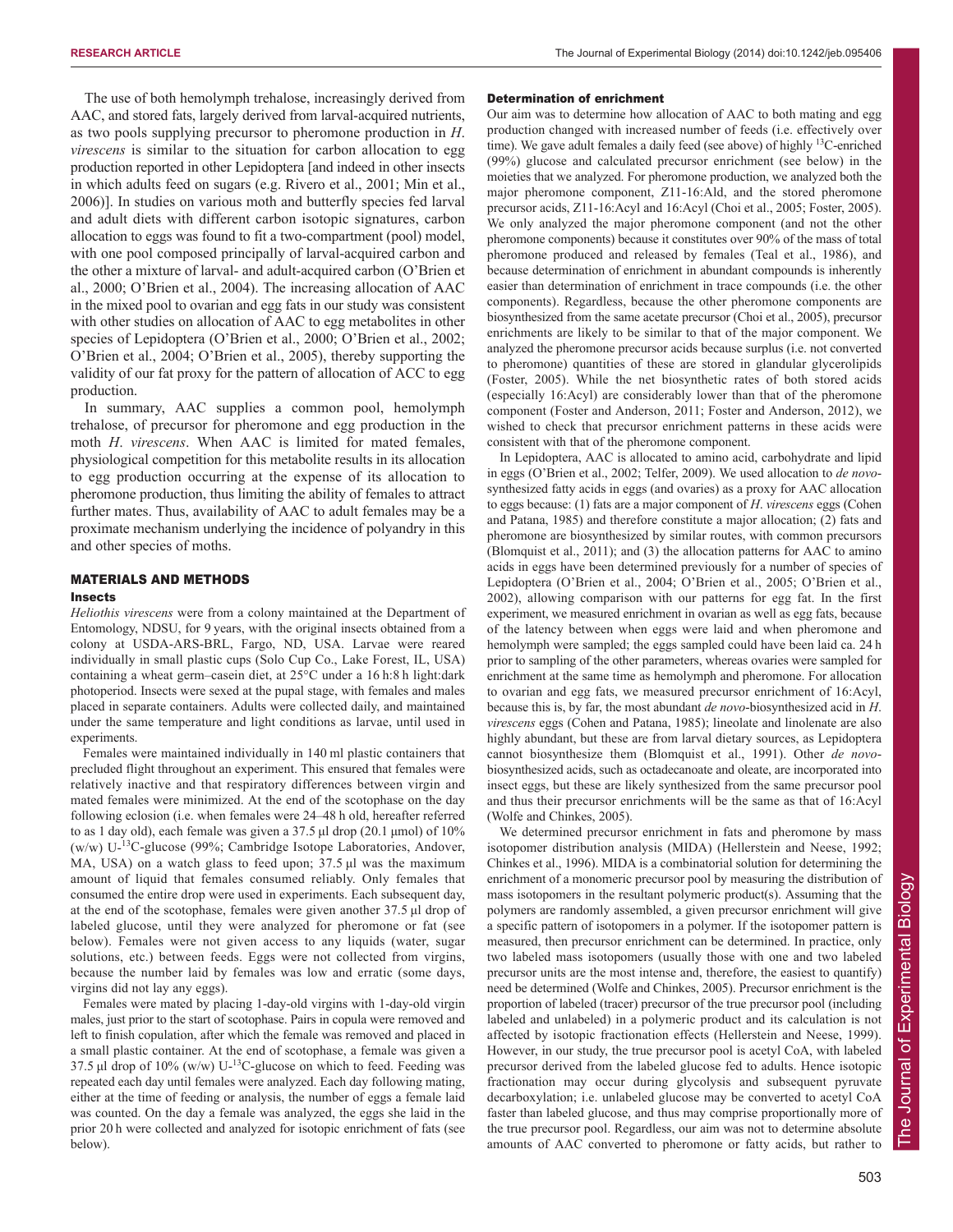compare how AAC allocation to the various moieties changed with increased feeding.

In MIDA, tracer (labeled) to tracee (unlabeled) ratios (TTRs) are calculated for singly and doubly labeled isotopomers of the various polymers. When using stable isotopes, such as 13C, the amount of label in an isotopomer has to be corrected for the amount of naturally occurring isotope and the overlap of the respective spectra of the singly and doubly labeled products (Chinkes et al., 1996). Thus:

$$
TTR(M+1) = (M+1/M+0)_{post} - (M+1/M+0)_{pre},
$$
 (1)

$$
TTR(M+2) = (M+2/M+0)_{post} - (M+2/M+0)_{pre} - dT_1 \times TTR(M+1), (2)
$$

where M+0, M+1 and M+2 are the unlabeled, singly labeled acetate and doubly labeled acetate isotopomers, respectively. The 'pre' and 'post' subscripts refer to the measured isotopomer values before and after feeding on labeled glucose, respectively, and correct for naturally occurring stable isotopes. We calculated the 'pre' terms theoretically, based on known isotopic abundances, because previous studies have found these differ little from experimentally determined (females fed on unlabeled glucose) values (Foster and Anderson, 2011; Foster and Anderson, 2012). The term d*T*<sup>1</sup> corrects for the overlapping spectra of singly and doubly labeled isotopomers, and is the proportion of singly labeled tracer with two natural <sup>13</sup>C atoms (i.e. other than from a doubly labeled acetate from labeled glucose). Because our labeled acetate precursor contained two <sup>13</sup>Cs, these corrections were relatively minor.

Precursor enrichment (*p*) can then be calculated by:

$$
p = 2R/[(n-1)+2R],
$$
\n(3)

where  $R = TTR(M+2)/TTR(M+1)$  and *n* is the number of precursor molecules in the product (eight for 16:Acyl and Z11-16:Ald).

## Extraction and derivatization of pheromone, fats and hemolymph trehalose

For sex pheromone, the pheromone gland of a female was dissected under a binocular microscope at the middle of the scotophase, and allowed to extract in 5 μl of *n*-heptane for at least 3 h. For pheromone titers, 50 ng of (*Z*)-11-tetradecenal (Z11-14:Ald) was added as an internal standard. For pheromone gland fats, the dissected gland was placed in 2:1 dichloromethane:methanol and left at −15°C for at least 18 h. After this, the solvent was decanted from the tissue and evaporated under a gentle stream of nitrogen. The residue was reacted with  $0.5 \text{ mol} 1^{-1}$  methanolic KOH for 1 h before aqueous 1.0 mol l <sup>−</sup><sup>1</sup> HCl was added (Bjostad et al., 1987). The resultant fatty acid methyl esters (FAMEs) were extracted with *n*-heptane after vigorous shaking.

Ovaries were dissected in physiological saline under a binocular microscope, just after dissection of the pheromone gland. After patting dry on absorbent paper, ovaries were placed in a 1.5 ml Eppendorf tube, along with ca. 500 μl of 2:1 dichloromethane:methanol, and ground with a disposable plastic pestle before centrifugation at 2000×*g* for 5 min. The supernatant was decanted from the pellet and the solvent was evaporated under a stream of nitrogen. Fatty acids from eggs were extracted by the same approach. FAMEs were generated from the extract residues as for the pheromone gland extract.

Hemolymph was sampled from females just prior to dissection of the pheromone gland. A small hole was made in the cuticle on the intersegmental membrane between the sixth and seventh abdominal segments, and the hemolymph droplet was collected in a calibrated 5 μl glass capillary. After measurement of the volume (typically  $2-5 \mu$ ), hemolymph was transferred to a glass vial, along with 50 μg of mannitol as internal standard, and water removed under vacuum. Trehalose was acetylated by reaction with acetic anhydride in pyridine at 100°C (Foster, 2009).

#### Analyses

Pheromone and FAMEs were analyzed by gas chromatography/mass spectrometry (GC/MS) on a Hewlett-Packard 5890/5972 (Palo Alto, CA, USA). The GC was fitted with a 30 m×0.25 mm i.d. ZB-Wax column (Phenomenex, Torrance, CA, USA) and a splitless injector, and used helium as carrier gas at a constant flow of 1 ml min<sup>−</sup><sup>1</sup> . The GC column oven

temperature was programmed from 80 to 180°C at 15°C min<sup>−</sup><sup>1</sup> , following an initial delay of 1 min, and then to 220°C at 3°C min<sup>−</sup><sup>1</sup> .

For MIDA, we used the MS in the selected ion monitoring mode. For Z11-16:Ald, we recorded  $m/z$  220 (M+0; unlabeled), 222 (M+1; one <sup>13</sup>C<sub>2</sub>labeled acetate) and 224 (M+2; two  $^{13}C_2$ -labeled acetates). These ions correspond to the molecular ion with loss of a water molecule, a reasonably intense ion with an intact carbon skeleton. For methyl hexadecanoate (16:Me) and methyl (*Z*)-11-hexadecenoate (Z11-16:Me), we recorded, respectively, *m*/*z* 270, 272 and 274, and 268, 270 and 274. These were the molecular ions of the M+0 (unlabeled), M+1 (one labeled acetate) and M+2 (two labeled acetates) isotopomers of the FAMEs.

Pheromone of females fed only unlabeled glucose, for determination of titers, was quantified in SIM mode, monitoring *m*/*z* 220 (for Z11-16:Ald) and 192 (for the internal standard, Z11-14:Ald), after calibrating the MS's response with quantitative standards.

Trehalose octaacetate was quantified by GC, using a Varian 3700 (Walnut Creek, CA, USA) equipped with a flame ionization detector, a splitless injector and helium as carrier gas at a flow of 1 ml min<sup>−</sup><sup>1</sup> . A 30 m×0.25 mm i.d. ZB5 capillary column (Phenomenex), temperature programmed from 200 to 280°C at 10°C min<sup>-1</sup>, was used for the analysis. Hemolymph trehalose concentration (HTC) was calculated by dividing the amount of trehalose (determined relative to the internal standard, mannitol octaacetate) in a sample by the sample volume. In one experiment (see below), we also determined the enrichment of trehalose by GC/MS, using an Agilent Technologies 6890/5973 (Palo Alto, CA, USA) and the same column and GC conditions as for the trehalose quantification. In electron impact ionization, trehalose octaacetate ions with an intact trehalose carbon skeleton are very weak. Consequently, we monitored the intense *m/z* 331  $(C_{14}H_{14}O_9^+)$ , a glucose tetraacetate fragment (M+0) and its <sup>13</sup>C<sub>6</sub>-labeled isotopomer (M+1). We did not correct for naturally occurring  ${}^{13}C_6$ -glucose, because of its extremely low abundance. Atom percent enrichment (APE) of trehalose was calculated (Wolfe and Chinkes, 2005) as:

$$
APE = (M+1/M+0) / [1 + (M+1/M+0)].
$$
\n(4)

#### **Experiments**

We tested AAC allocations in both mated and virgin females, because they represent two different physiological demands for AAC: mated females mature eggs at a higher rate and, therefore, have a higher demand for AAC, while virgins mature eggs at a lower rate and have a lower demand for AAC (Ramaswamy et al., 1997; Foster, 2009). We tested a scenario in which AAC was limited: feeding was restricted to once a day and the concentration of carbohydrate was considerably less (up to one-fifth) than that typically found in plant nectar (Perret et al., 2001). Moreover, this amount appeared sufficient to maintain HTC in virgins, but not in mated females (see Results). We tested this AAC-limited scenario because we wanted to create physiological competition for AAC; a scenario with access to unlimited AAC would likely have produced a moot result, with mated females able to maintain AAC allocation to pheromone (e.g. Foster, 2009; Foster and Johnson, 2011), and therefore capable of producing enough pheromone for attracting males and remating, while maturing eggs. Separate experiments were required for analyses of pheromone and glandular fatty acids, as methanolic KOH (to produce FAMEs) reacts with aldehydes.

#### **Experiment 1 – Pheromone, ovarian and egg fat enrichment in mated females**

We fed mated females U-<sup>13</sup>C-glucose daily and analyzed individual females for each of HTC, and enrichment of trehalose, pheromone, ovarian (16:Acyl) and egg (16:Acyl) fats, for 0–9 days following mating. We analyzed four to eight different females on each day.

## **Experiment 2 – Enrichment of pheromone gland fats and eggs in mated females**

Mated females fed U-13C-glucose daily were analyzed for precursor enrichment of pheromone gland (16:Acyl and Z11-16:Acyl) and egg fats (16:Acyl) for 1–4 days after mating. We analyzed four to five different females on each day.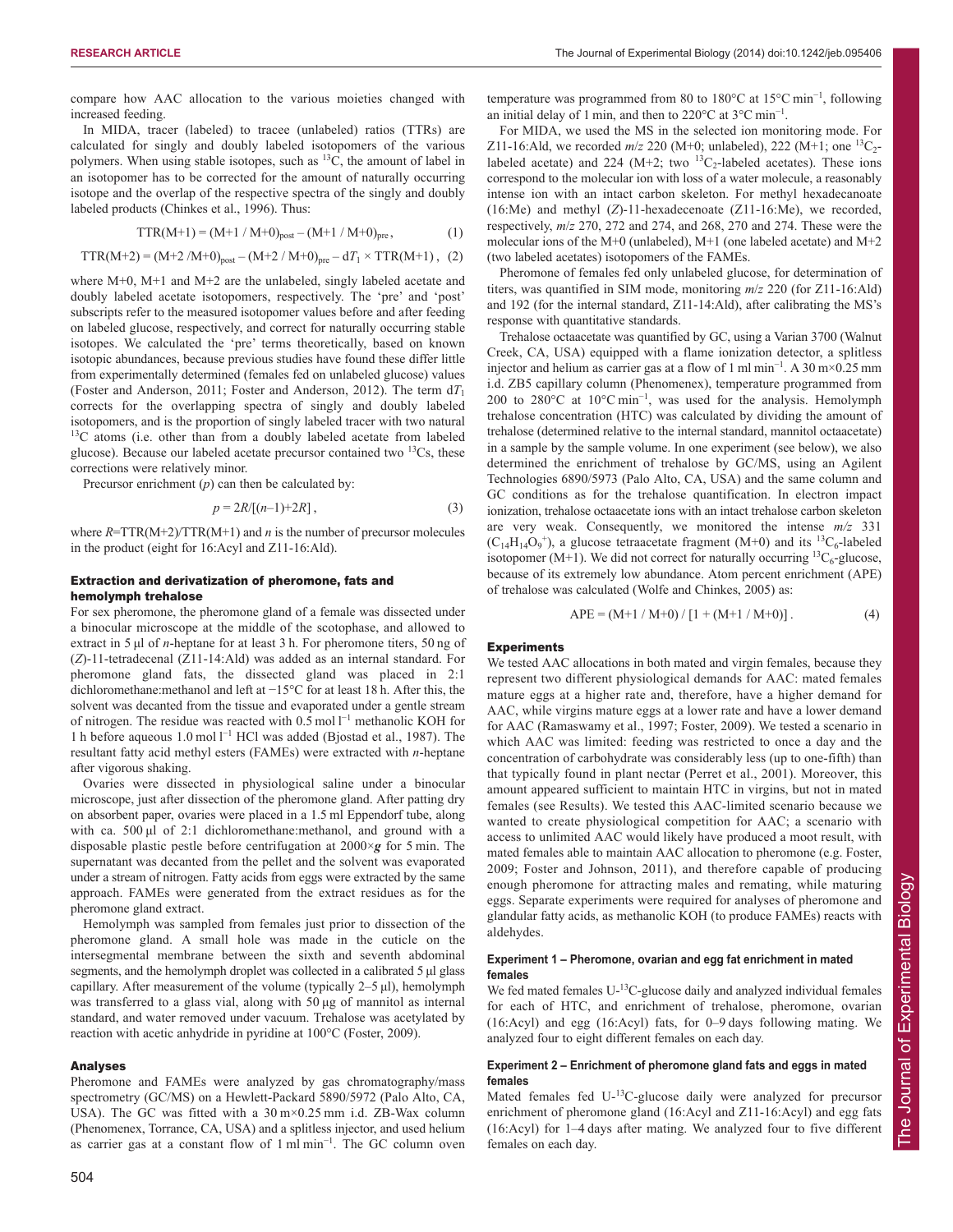#### **Experiments 3 and 4 – Enrichment of pheromone and pheromone gland fats in virgin females**

Virgin females, fed  $U^{-13}C$ -glucose daily, were analyzed for precursor enrichment of pheromone (Experiment 3) and pheromone gland fats (16:Acyl and Z11-16:Acyl; Experiment 4) for 1–6 days and 1–4 days, respectively, after the initial feeding. For each enrichment measurement, four to six different females were analyzed on each day.

#### **Pheromone titers**

Pheromone titers of mated and virgin females were determined. Females were fed a drop of 37.5 μl of unlabeled 10% glucose daily, as in the enrichment experiments, until analyzed. Five to eight females of each type were analyzed on each day.

#### Statistical analyses

Changes in HTC and pheromone titers over time, for both mated and virgin females, were analyzed by linear regression, after first checking for normality and heteroscedasticity of data. Note that the HTC data for mated females were from Experiment 1, while new females (i.e. not used in Experiments 3 or 4) were used for the virgin female data.

For Experiment 1, we initially analyzed data by a structural equation modeling/path analysis approach (SAS Institute Inc., 2012), in order to investigate the relationships, simultaneously, among days fed, enrichment of pheromone, ovaries and eggs, and total numbers of eggs laid. Multiple iterations of the model were investigated, but the core model included factors in which the number of days fed could influence all other variables, all enrichments were allowed to influence each other, and the enrichment of eggs and ovaries could relate with the number of total eggs. However, no insights were gained that were not apparent with simpler and more common statistical analyses. Therefore, we used a general linear model (GLM) approach, with trehalose enrichment, days fed and total eggs laid as factors, and precursor enrichment of pheromone, ovaries (16:Acyl) and eggs (16:Acyl) as responses. Data for enrichment of trehalose and eggs were arcsine and log transformed, respectively, to ensure normality. We also tested linear correlations between pheromone enrichment and egg and ovarian fat enrichments to test whether any trade-off in metabolite allocation was apparent at the individual level.

In Experiment 2, we used linear models to test the relationships among days fed and eggs laid and precursor enrichments of pheromone gland fats (Z11-16:Acyl) and egg fat (16:Acyl), while in Experiments 3 and 4, we used the same approach to test for the relationship between days fed and pheromone and between days fed and pheromone gland fats (Z11-16:Acyl and 16:Acyl), respectively. All GLMs were performed in JMP (JMP, 2012).

#### **Acknowledgements**

We are grateful for the constructive comments of the two reviewers.

#### **Competing interests**

The authors declare no competing financial interests.

#### **Author contributions**

S.P.F. designed and performed the research, analyzed data and wrote the manuscript. K.G.A. performed the research, and J.P.H. analyzed the data.

#### **Funding**

This work was funded by a Hatch grant (ND02367 to S.P.F.) from the North Dakota Agricultural Experiment Station.

#### **References**

- **Ando, T., Inomata, S. and Yamamoto, M.** (2004). Lepidopteran sex pheromones. In *The Chemistry of Pheromones and Other Semiochemicals I*, Vol. 239 (ed. S. Schulz), pp. 51-96. Berlin: Springer.
- **Bjostad, L. B., Wolf, W. A. and Roelofs, W. L.** (1987). Pheromone biosynthesis in lepidopterans: desaturation and chain shortening. In *Pheromone Biochemistry* (ed. G. D. Prestwich and G. J. Blomquist), pp. 77-120. New York, NY: Academic Press.
- **Blomquist, G. J., Borgeson, C. E. and Vundla, M.** (1991). Polyunsaturated fatty acids and eicosanoids in insects. *Insect Biochem.* **21**, 99-106.
- **Blomquist, G. J., Jurenka, R., Schal, C. and Tittiger, C.** (2011). Pheromone production: biochemistry and molecular biology. In *Insect Endocrinology* (ed. L. I. Gilbert), pp. 523-567. San Diego, CA: Academic Press.
- **Boggs, C. L. and Ross, C. L.** (1993). The effect of adult food limitation on life history traits in *Speyeria mormonia* (Lepidoptera: Nymphalidae). *Ecology* **74**, 433-441.

**Candy, D. J., Becker, A. and Wegener, G.** (1997). Coordination and integration of metabolism in insect flight. *Comp. Biochem. Physiol.* **117B**, 497-512.

- **Cardé, R. T. and Baker, T. C.** (1984). Sexual communication with pheromones. In *Chemical Ecology of Insects* (ed. W. J. Bell and R. T. Cardé), pp. 355-383. London: Chapman and Hall Ltd.
- **Chinkes, D. L., Aarsland, A., Rosenblatt, J. and Wolfe, R. R.** (1996). Comparison of mass isotopomer dilution methods used to compute VLDL production in vivo. *Am. J. Physiol.* **271**, E373-E383.
- **Choi, M. Y., Groot, A. and Jurenka, R. A.** (2005). Pheromone biosynthetic pathways in the moths *Heliothis subflexa* and *Heliothis virescens*. *Arch. Insect Biochem. Physiol.* **59**, 53-58.
- **Cohen, A. C. and Patana, R.** (1985). Chemical composition of tobacco budworm eggs during development. *Comp. Biochem. Physiol.* **81B**, 165-169.
- **Foster, S. P.** (2005). Lipid analysis of the sex pheromone gland of the moth *Heliothis virescens*. *Arch. Insect Biochem. Physiol.* **59**, 80-90.
- **Foster, S.** (2009). Sugar feeding via trehalose haemolymph concentration affects sex pheromone production in mated *Heliothis virescens* moths. *J. Exp. Biol.* **212**, 2789- 2794.
- **Foster, S. P. and Anderson, K. G.** (2011). The use of mass isotopomer distribution analysis to quantify synthetic rates of sex pheromone in the moth *Heliothis virescens*. *J. Chem. Ecol.* **37**, 1208-1210.
- **Foster, S. P. and Anderson, K. G.** (2012). Synthetic rates of key stored fatty acids in the biosynthesis of sex pheromone in the moth *Heliothis virescens*. *Insect Biochem. Mol. Biol.* **42**, 865-872.
- **Foster, S. P. and Johnson, C. P.** (2010). Feeding and hemolymph trehalose concentration influence sex pheromone production in virgin *Heliothis virescens* moths. *J. Insect Physiol.* **56**, 1617-1623.
- **Foster, S. P. and Johnson, C. P.** (2011). Signal honesty through differential quantity in the female-produced sex pheromone of the moth *Heliothis virescens*. *J. Chem. Ecol.* **37**, 717-723.
- **Greenfield, M. D.** (1981). Moth sex pheromones: an evolutionary perspective. *Fla. Entomol.* **64**, 4-17.
- **Harari, A. R., Zahavi, T. and Thiéry, D.** (2011). Fitness cost of pheromone production in signaling female moths. *Evolution* **65**, 1572-1582.
- **Hellerstein, M. K. and Neese, R. A.** (1992). Mass isotopomer distribution analysis: a technique for measuring biosynthesis and turnover of polymers. *Am. J. Physiol.* **263**, E988-E1001.
- **Hellerstein, M. K. and Neese, R. A.** (1999). Mass isotopomer distribution analysis at eight years: theoretical, analytic, and experimental considerations. *Am. J. Physiol.* **276**, E1146-E1170.
- **Jennions, M. D. and Petrie, M.** (2000). Why do females mate multiply? A review of the genetic benefits. *Biol. Rev. Camb. Philos. Soc.* **75**, 21-64.
- **JMP** (2012). *JMP Version 10.* Cary, NC: SAS Institute Inc.
- **Johansson, B. G. and Jones, T. M.** (2007). The role of chemical communication in mate choice. *Biol. Rev. Camb. Philos. Soc.* **82**, 265-289.
- **Jurenka, R.** (2003). Biochemistry of female moth sex pheromones. In *Insect Pheromone Biochemistry and Molecular Biology* (ed. G. J. Blomquist and R. C. Vogt), pp. 54-80. Amsterdam: Elsevier.
- **Ma, P. W. K. and Ramaswamy, S. B.** (2003). Biology and ultrastructure of sex pheromone-producing tissue. In *Insect Pheromone Biochemsitry and Molecular Biology* (ed. G. J. Blomquist and R. C. Vogt), pp. 19-51. London: Elsevier Academic Press.
- **Min, K.-J., Hogan, M. F., Tatar, M. and O'Brien, D. M.** (2006). Resource allocation to reproduction and soma in *Drosophila*: a stable isotope analysis of carbon from dietary sugar. *J. Insect Physiol.* **52**, 763-770.
- **O'Brien, D. M.** (1999). Fuel use in flight and its dependence on nectar feeding in the hawkmoth *Amphion floridensis*. *J. Exp. Biol.* **202**, 441-451.
- **O'Brien, D. M., Schrag, D. P. and Martinez del Rio, C.** (2000). Allocation to reproduction in a hawkmoth: a quantitative analysis using stable carbon isotopes. *Ecology* **81**, 2822-2831.
- **O'Brien, D. M., Fogel, M. L. and Boggs, C. L.** (2002). Renewable and nonrenewable resources: amino acid turnover and allocation to reproduction in Lepidoptera. *Proc. Natl. Acad. Sci. USA* **99**, 4413-4418.
- **O'Brien, D. M., Boggs, C. L. and Fogel, M. L.** (2004). Making eggs from nectar: the role of life history and dietary carbon turnover in butterfly reproductive resource allocation. *Oikos* **105**, 279-291.
- **O'Brien, D. M., Boggs, C. L. and Fogel, M. L.** (2005). The amino acids used in reproduction by butterflies: a comparative study of dietary sources using compoundspecific stable isotope analysis. *Physiol. Biochem. Zool.* **78**, 819-827.
- **Perret, M., Chautems, A., Spichiger, R., Peixoto, M. and Savolainen, V.** (2001). Nectar sugar composition in relation to pollination syndromes in Sinningieae (Gesneriaceae). *Ann. Bot.* **87**, 267-273.
- **Raina, A. K.** (1989). Male-induced termination of sex pheromone production and receptivity in mated females of *Heliothis zea*. *J. Insect Physiol.* **35**, 821-826.
- **Ramaswamy, S. B.** (1990). Periodicity of oviposition, feeding, and calling by mated female *Heliothis virescens* in a field cage. *J. Insect Behav.* **3**, 417-427.
- **Ramaswamy, S. B., Shu, S., Park, Y. I. and Zeng, F.** (1997). Dynamics of juvenile hormone-mediated gonadotropism in the Lepidoptera. *Arch. Insect Biochem. Physiol.* **35**, 539-558.
- **Rivero, A., Giron, D. and Casas, J.** (2001). Lifetime allocation of juvenile and adult nutritional resources to egg production in a holometabolous insect. *Proc. R. Soc. B* **268**, 1231-1237.
- **SAS Institute Inc.** (2012). *SAS® Structural Equation Modeling 1.3 for JMP®*. Cary, NC: SAS Institute Inc.